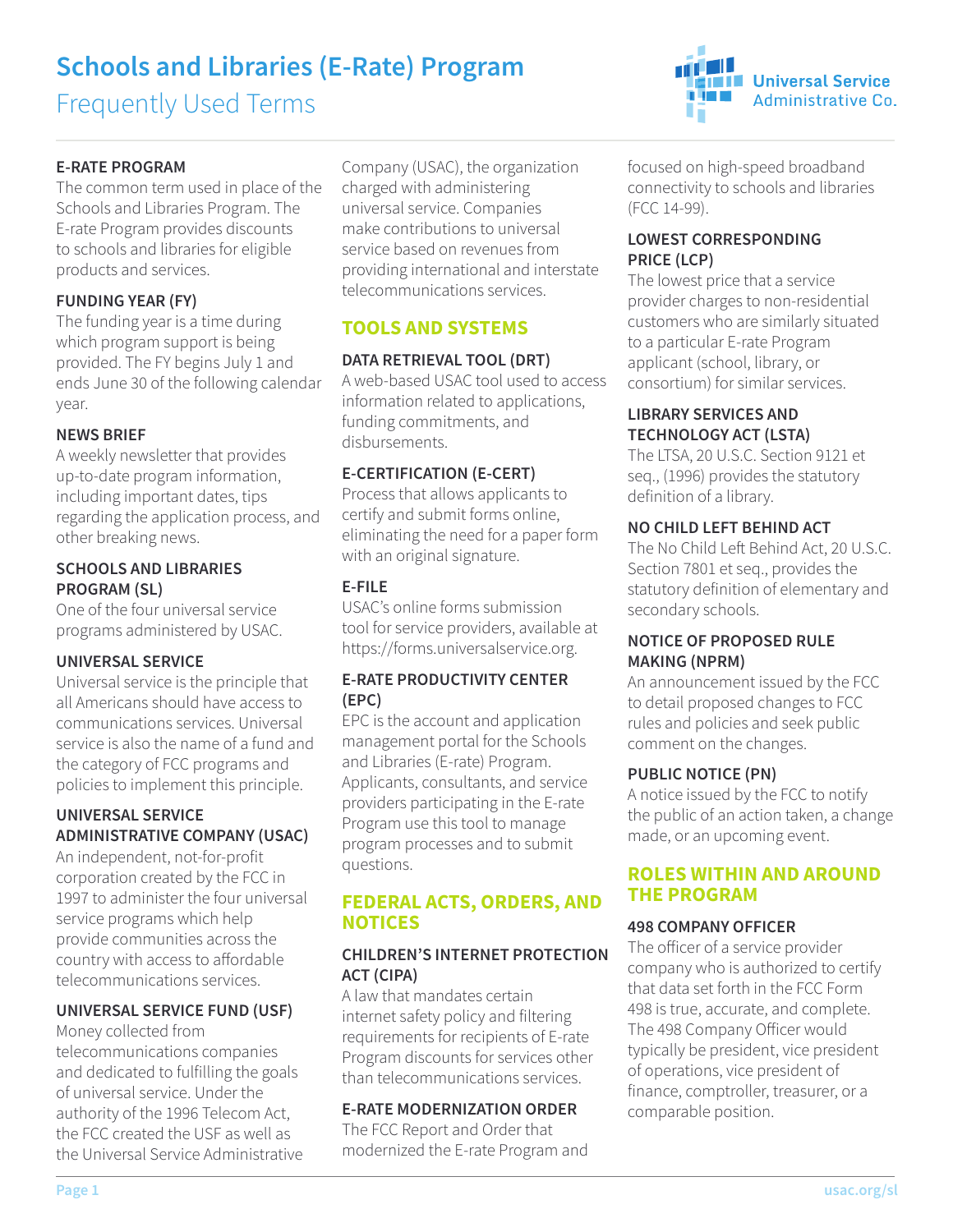#### **499 COMPANY OFFICER**

A person who occupies a position specified in the corporate by-laws (or partnership agreement), and would typically be president, vice president for operations, vice president for finance, comptroller, treasurer, or a comparable position.

#### **ACCOUNT ADMINISTRATOR**

An EPC user who can manage users, permissions, and related entities for an organization such as a school, library, service provider, or consulting firm.

#### **ADMINISTRATIVE AUTHORITY**

The relevant authority with responsibility for administration of the eligible school or library who must certify the status of the entity's compliance with the Children's Internet Protection Act (CIPA) in order to receive universal service support.

#### **APPLICANT**

The entity applying for universal service support. In the Schools and Libraries Program the entity is a school, library, consortium, or other eligible entity that files program forms.

## **BILLED ENTITY**

The entity that receives the bill and pays for the supported service. A Billed Entity may be diferent from the physical location being supported.

## **BOARD OF DIRECTORS**

USAC Board of Directors

## **CLIENT SERVICE BUREAU (CSB)**

A helpline available to assist applicants and service providers. You can call CSB toll free at (888) 203-8100.

## **COMMISSION**

The short name for the Federal Communications Commission (FCC). See "FCC."

## **COMMON CARRIER**

An organization recognized by a regulatory authority (such as a state public utility commission) to provide telecommunications services to all requesting parties, or an organization that holds itself out to provide such services generally to the public for a fee.

#### **CONSORTIUM**

A consortium (plural consortia) is a group of entities that apply together for funding.

### **CONSULTANT**

A company or individual (nonemployee of the entity) selected to perform certain activities related to the application process on behalf of the applicant or service provider for a fee. A Letter of Agency (LOA) or consultant agreement must be in place before the consultant undertakes these activities.

#### **CONTRIBUTOR**

A company that, based on the revenue reported on the FCC Forms 499-A/Q, is required to pay contributions directly to the Universal Service Fund.

#### **DELEGATED USERS**

The employee(s) of a service provider company authorized to enter and modify company information on FCC Forms 498 and 499 through the E-File application.

### **EDUCATIONAL SERVICE AGENCY (ESA)**

A regional public multi-service agency authorized by state statute to develop, manage, and provide services or programs to its component school districts. In some states, ESAs are called Educational Service Units (ESUs), Local Educational Agencies (LEAs), Board of Cooperative Educational Services (BOCES), or other similar designations.

#### **ELIGIBLE ENTITY**

An entity that meets the requirements for eligibility to participate in the program.

#### **FCC FORM 498 COMPANY OFFICER**  See "498 Company Oficer."

#### **FCC FORM 498 DELEGATED USERS**

See "Delegated Users."

## **FCC FORM 498 GENERAL CONTACT**

See "General Contact."

## **FEDERAL COMMUNICATIONS COMMISSION (FCC)**

The U.S. government agency that regulates interstate and international communications and oversees the Universal Service Fund.

## **GENERAL ACCOUNTING OFFICE (GAO)**

An agency that studies and reports on the programs and expenditures of the federal government. It studies how the federal government spends taxpayer dollars, evaluates federal programs, audits expenditures and issues legal opinions.

#### **GENERAL CONTACT**

The employee of a service provider company who filled out the FCC Form 498.

#### **GENERAL FINANCIAL CONTACT**

A person who is authorized by the applicant to retrieve the FCC Form 498 information and obtain access to EPC. They are able to complete but not certify updates to the FCC Form 498.

### **HEAD START**

A comprehensive child development program that serves preschool-age children and their families. Head Start facilities in some states are eligible for E-rate Program funding.

#### **INTERNET SERVICE PROVIDER (ISP)**

A company that provides internet access service (also referred to as a service provider).

## **OFFICE OF MANAGEMENT AND BUDGET (OMB)**

Part of the Executive Ofice of the President, Ofice of Management and Budget (OMB) reviews and approves FCC forms that are used by universal service contributors and universal service program participants, contributors and service providers.

## **PREPARER**

The employee of company that filed an FCC Form 499-A/Q.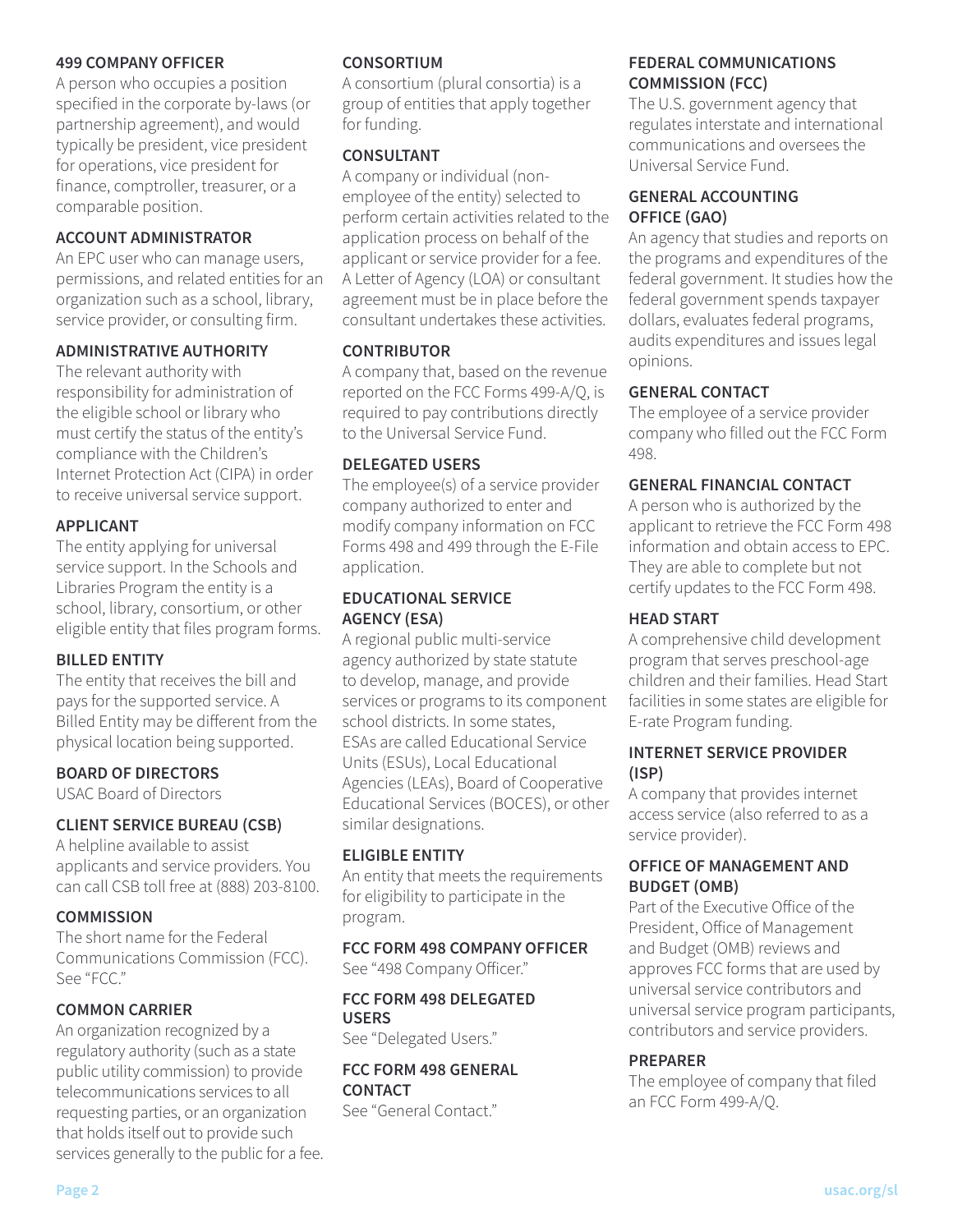#### **SCHOOL OR LIBRARY OFFICIAL**

A person who occupies a position of authority for the applicant (typically a superintendent, assistant superintendent, principal, assistant principal, library director, assistant library director, county administrator, district administrator, or state education department or state library lead). Must be authorized to certify that the information provided in the FCC Form 498 is true, accurate, and complete. This role cannot be assigned to a consultant.

## **SERVICE PROVIDER**

A company that participates in the Schools and Libraries Program and provides telecommunications or internet services, equipment, hardware, or software.

### **TELECOMMUNICATIONS CARRIER**

Common carrier, as defined by the FCC, is an entity that provides telecommunications service including interexchange carriers, wireless carriers, and competitive local exchange carriers (also referred to as service providers).

## **TERMS TO KNOW BEFORE APPLYING**

## **BILLED ENTITY NUMBER (BEN)**

A unique number assigned by USAC to each billed entity (school, library, or consortium) that pays for services.

#### **CONSULTANT REGISTRATION NUMBER (CRN)**

A unique eight-digit identification number assigned by USAC to consultants.

## **CORES ID**

A 10-digit number that the FCC assigns to a business or individual that registers with the FCC. It is associated with an entity's Taxpayer Identification Number (TIN) and is required before filing FCC Forms 499-A/Q.

## **FCC REGISTRATION NUMBER (FCC RN)**

See "CORES ID."

### **FSCS CODE**

An identifying code for public libraries issued by the Federal-State Cooperative System (FSCS), a cooperative program between the federal government and the states. FSCS data on public libraries is received from The Institute of Museum and Library Services (IMLS).

## **FUNDING REQUEST NUMBER (FRN)**

A unique number that USAC assigns to each funding request in an FCC Form 471.

## **LETTER OF AGENCY (LOA)**

A Letter of Agency (LOA) authorizes a consortium leader to apply for program support on behalf of each consortium member or a consultant to conduct specified activities on behalf of an applicant or service provider.

## **NCES CODE**

An identification code for public schools issued by the National Center for Education Statistics (NCES), the primary federal entity for collecting and analyzing data related to education. Private schools may also request NCES codes.

#### **NON-INSTRUCTIONAL FACILITY (NIF)**

A school building without classrooms or a library building without public areas. Examples of school NIFs include administrative buildings, bus barns, and cafeteria facilities. Examples of library NIFs include administrative buildings, bookmobile garages, and interlibrary loan facilities.

## **PERSONAL IDENTIFICATION NUMBER (PIN)**

A code assigned to a specific authorized person at a specific billed entity to allow online form certification (see e-certification).

## **SERVICE PROVIDER IDENTIFICATION NUMBER (SPIN)**

A unique number that USAC assigns to each service provider once that service provider has submitted the FCC Form 498 to USAC.

#### **SPIN – SERVICE PROVIDER 498 ID**

See "FCC Form 498" or "Service Provider Identification Number."

## **STUDY AREA CODE (SAC)**

A unique number that USAC assigns to eligible telecommunications carriers (ETCs) that uniquely identifies that company based on its service area. Companies must have at least one SAC per state in which they operate, but can have more than one SAC within a state if they have more than one service area.

## **ELIGIBLE SERVICES**

## **BASIC MAINTENANCE OF INTERNAL CONNECTIONS (BMIC)**

A Category Two service type on the Eligible Services List. Basic Maintenance of Internal Connections services cover the repair and upkeep of eligible products.

#### **BUNDLED SERVICES COST ALLOCATION**

Beginning with FY2015, E-rate Program recipients must cost allocate nonancillary ineligible components that are bundled with eligible products or services, such as handsets included with telephone service or netbooks bundled with internet access, including those components that previously would have fallen within the scope of components not requiring cost allocation as described in the 2010 Clarification Order.

## **CATEGORY ONE SERVICES**

Services used to connect broadband or internet to eligible locations, or services that provide the basic conduit access to the internet. Data Transmission Services and Internet Access, and Voice Services are Category One services.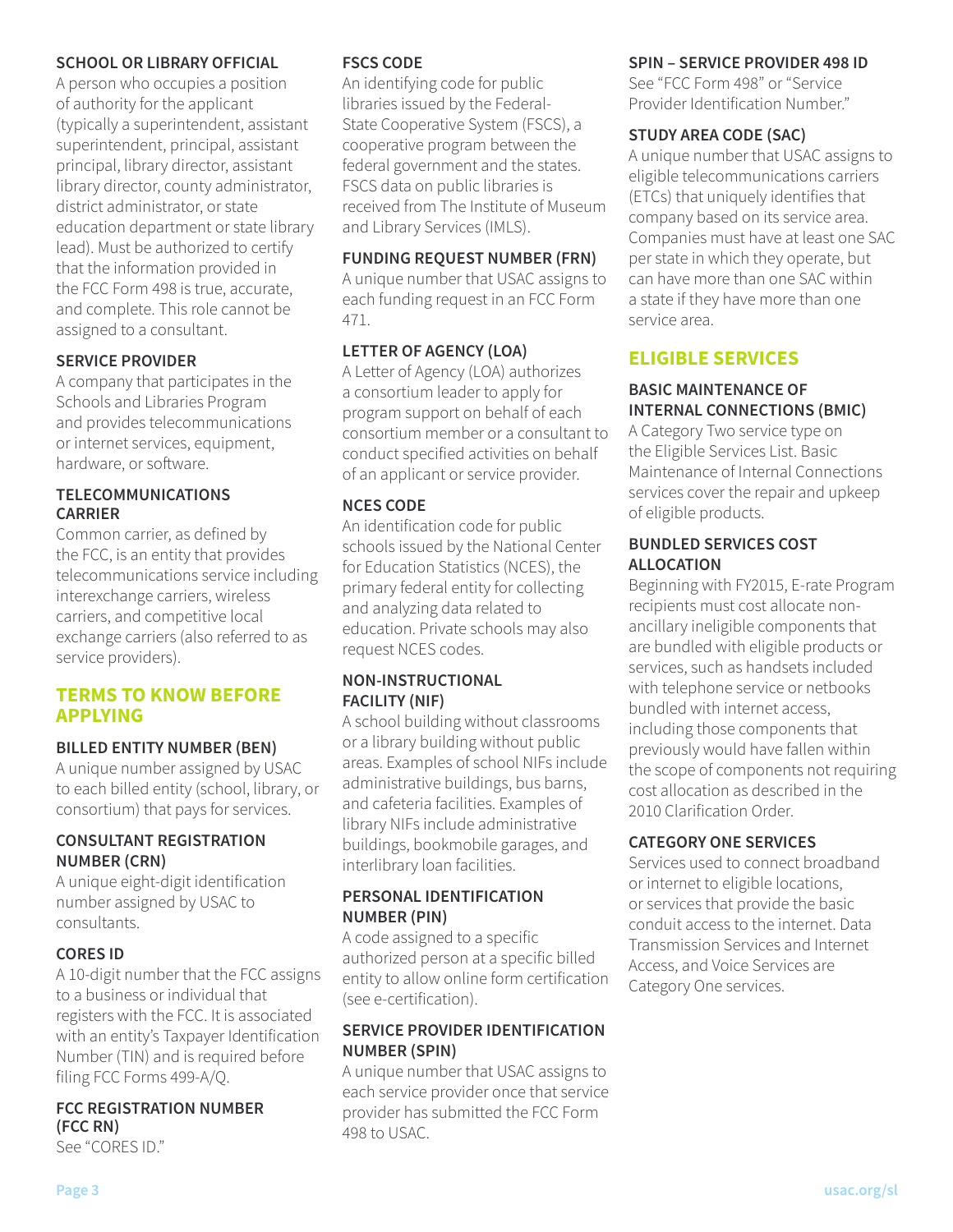#### **CATEGORY TWO SERVICES**

Internal connections services needed to enable high-speed broadband connectivity and broadband internal connections components. Category Two includes local area networks/ wireless local area networks (LAN/ WLAN), internal connections components, basic maintenance of internal connections components, and managed internal broadband services.

### **DATA TRANSMISSION SERVICES AND INTERNET ACCESS**

A Category One service type on the Eligible Services List. Includes broadband connectivity and basic conduit access to the internet. This does not include charges for content, equipment purchases, or other services beyond basic conduit access to the internet. This service type also covers lit or dark fiber and, in special circumstances, self-provisioning of dark fiber.

## **DEMARCATION OR DEMARC**

A demarcation refers to the point where a service provider's network ends and where an applicant's local area network (LAN) begins.

## **DIRECT CONNECTIONS**

Direct connections allow rural schools and libraries to share access to highspeed broadband services.

#### **DISTRICT-WIDE DISCOUNT RATES**

Starting with FY2015, all funding requests for any school or combination of schools within a school district qualify for a single school-district-wide discount rate.

## **ELIGIBLE SERVICES**

Products and services that are eligible for universal service support.

## **ELIGIBLE SERVICES LIST (ESL)**

An FCC-released annual list of the products and services approved for funding by the FCC under the Schools and Libraries Program.

## **INTERNAL CONNECTIONS**

A Category Two service type on the Eligible Services List.

Internal Connections services are eligible products, such as routers, switches, hubs, and wiring. Eligible products are located at the applicant site and must be considered a necessity to transport information to classrooms or publicly accessible areas of a library.

#### **LOCAL AREA NETWORK (LAN)**

A voice, data, and/or video network that provide connections generally within an eligible school or library to other locations within the school or library.

#### **MANAGED INTERNAL BROADBAND SERVICES (MIBS)**

A category of service on the Eligible Services List. Services provided by a third party for the operation, management, and monitoring of internal connections components. E-rate support is limited to eligible expenses or portions of expenses that directly support and are necessary for the broadband connectivity within schools and libraries.

#### **MANAGED WI-FI**

See "Managed Internal Broadband Services (MIBS)"

#### **VOICE OVER INTERNET PROTOCOL (VOIP)**

A technology that allows users to make phone calls using the same line as an internet connection

## **VOICE SERVICES**

A Category One service type on the Eligible Services List. Telephone services, such as Centrex, local and long distance, POTS, wireless telephone service, VoIP, etc. are voice services. Starting with FY2015, support for voice services will be reduced by 20 percentage points a year until support ends in FY2019.

## **WIDE AREA NETWORK (WAN)**

A voice, data, and/or video network that provides connections from within an eligible school or library to other locations beyond the school or library.

## **DISCOUNTS**

#### **ALTERNATIVE DISCOUNT MECHANISMS**

Schools that choose not to use the National School Lunch Program (NSLP) participation numbers to calculate their E-rate Program discounts may use certain federallyapproved alternative mechanisms instead. These alternative discount mechanisms cannot be less stringent than the same measure of poverty established for the NSLP.

## **CATEGORY TWO BUDGET**

Starting with FY2015, applicants applying for Category Two services will be limited to a five year pre-discount budget for those services.

## **COMMUNITY ELIGIBILITY OPTION (CEO)**

See "Community Eligibility Provision (CEP)."

#### **COMMUNITY ELIGIBILITY PROVISION (CEP)**

An alternative provision to the normal requirements for annual determinations of eligibility for free and reduced price meals under the National School Lunch Program. Schools must have at least 40 percent of their students directly certified to qualify for CEP.

## **DISCOUNT CALCULATIONS**

Discounts in the program can be found in the discount matrix, by using the percentage of students eligible for the National School Lunch Program or an equivalent measure of poverty and the rural or urban status of the school district or library system.

## **NATIONAL SCHOOL LUNCH PROGRAM (NSLP)**

This federal program provides school lunches to eligible students at a free or reduced rate.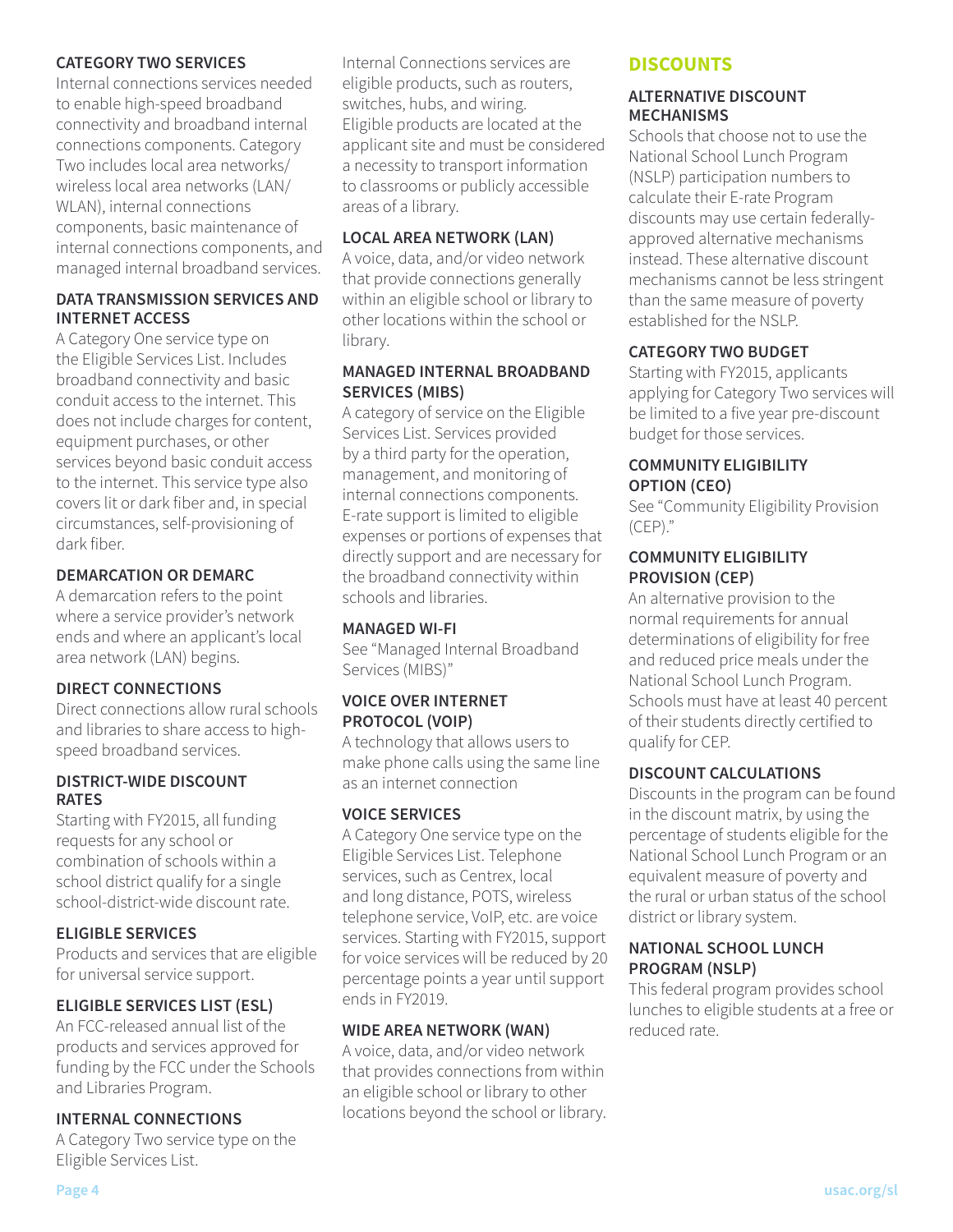#### **NON-DISCOUNT PORTION**

The non-discount portion (also called non- discount share) is the applicant's share of the cost of the eligible E-rate Program products and services, i.e., the cost to be paid by the applicant after the E-rate Program discount is applied.

## **URBAN/ RURAL STATUS**

Every school or library in the United States is located in either a rural or an urban area, based on U.S. Census data.

## **PROGRAM FORMS AND CORRESPONDING LETTERS**

## **BEAR – FCC FORM 472**

See "FCC Form 472"

## **BEAR NOTIFICATION LETTER**

A BEAR (FCC Form 472) Notification Letter is sent to the service provider and the applicant after a BEAR form has been processed by USAC.

## **FCC FORM 470**

The Description of Services Requested and Certification Form is an FCC form that schools and libraries complete to request services and establish eligibility.

## **FCC FORM 471**

The Services Ordered and Certification Form is an FCC form that schools and libraries use to report services ordered and discounts requested for those services.

## **FCC FORM 472 (BEAR)**

The Billed Entity Applicant Reimbursement Form is an FCC form that schools and libraries submit to USAC after paying for services in full, to request reimbursement for the discount on those services.

## **FCC FORM 473 (SPAC)**

The Service Provider Annual Certification Form is an FCC form that service providers file annually to certify that they will comply with program rules and guidelines. This must be filed before USAC will pay invoices.

**FCC FORM 474 (SPI)** The Service Provider Invoice Form is an FCC form that service providers submit to request reimbursement for discounted eligible services already provided to the schools or libraries on their customer bills.

## **FCC FORM 479**

The Certification by Administrative Authority to Billed Entity of Compliance with the Children's Internet Protection Act Form is an FCC form that consortium members (the administrative authority for CIPA purposes) submit to their consortium leader to certify that they are in compliance with the Children's Internet Protection Act. After all FCC Forms 479 are collected, the consortium leader can accurately complete the FCC Form 486.

## **FCC FORM 486**

The Receipt of Service Confirmation and Children's Internet Protection Act Certification Form is an FCC form that schools and libraries file to inform USAC that services have begun, and of their CIPA compliance.

## **FCC FORM 486 NOTIFICATION LETTER**

This letter is issued by both the applicant and service provider to indicate that an FCC Form 486 has been successfully processed.

## **FCC FORM 498**

The Service Provider and Billed Entity Identification Number and General Contact Information Form issued to collect contact, remittance, and payment information from service providers and applicants receiving universal service support. Service providers must fill out this form to participate in any of the universal service programs. As of July 1, 2016, applicants who choose the Billed Entity Applicant Reimbursement (BEAR) payment method will need to file this form to receive an ID number (498 ID) for reimbursement payments.

## **FCC FORM 500**

The Funding Commitment Adjustment Request Form is filed by schools and libraries to notify USAC of reductions

to or cancellations of approved FRNs and/or changes to reported Service Start Dates or Contract Expiration Dates, to request a service delivery extension for non-recurring services, or to notify USAC of an allowable equipment transfer.

## **RECEIPT ACKNOWLEDGMENT LETTER (RAL)**

A RAL is issued by USAC to both the applicant and service provider to indicate that a filed FCC Form 471 has been certified before the close of the filing window.

## **SPAC – FCC FORM 473**

See "FCC Form 473"

#### **SPI – FCC FORM 474**

See "FCC Form 474"

## **APPLICATION PREPARATION AND REVIEW**

## **28-DAY WAITING PERIOD**

The minimum time period an applicant is required to wait after posting the FCC Form 470 before entering into any contract with a service provider.

#### **ALLOWABLE CONTRACT DATE (ACD)**

The Allowable Vendor Selection/ Contract Date is the earliest date on which an applicant can sign a contract for contracted services or enter into an arrangement for tarifed (T) or monthto-month (MTM) services with a service provider.

## **BID**

A response from a service provider (bidder) to a request for services.

#### **COMPETITIVE BIDDING PROCESS**

The process conducted by an applicant to select a service provider and order products and/or services. This process must be a fair and open competitive procurement.

## **CONTRACT AWARD DATE (CAD)**

The date the contract is awarded to the service provider.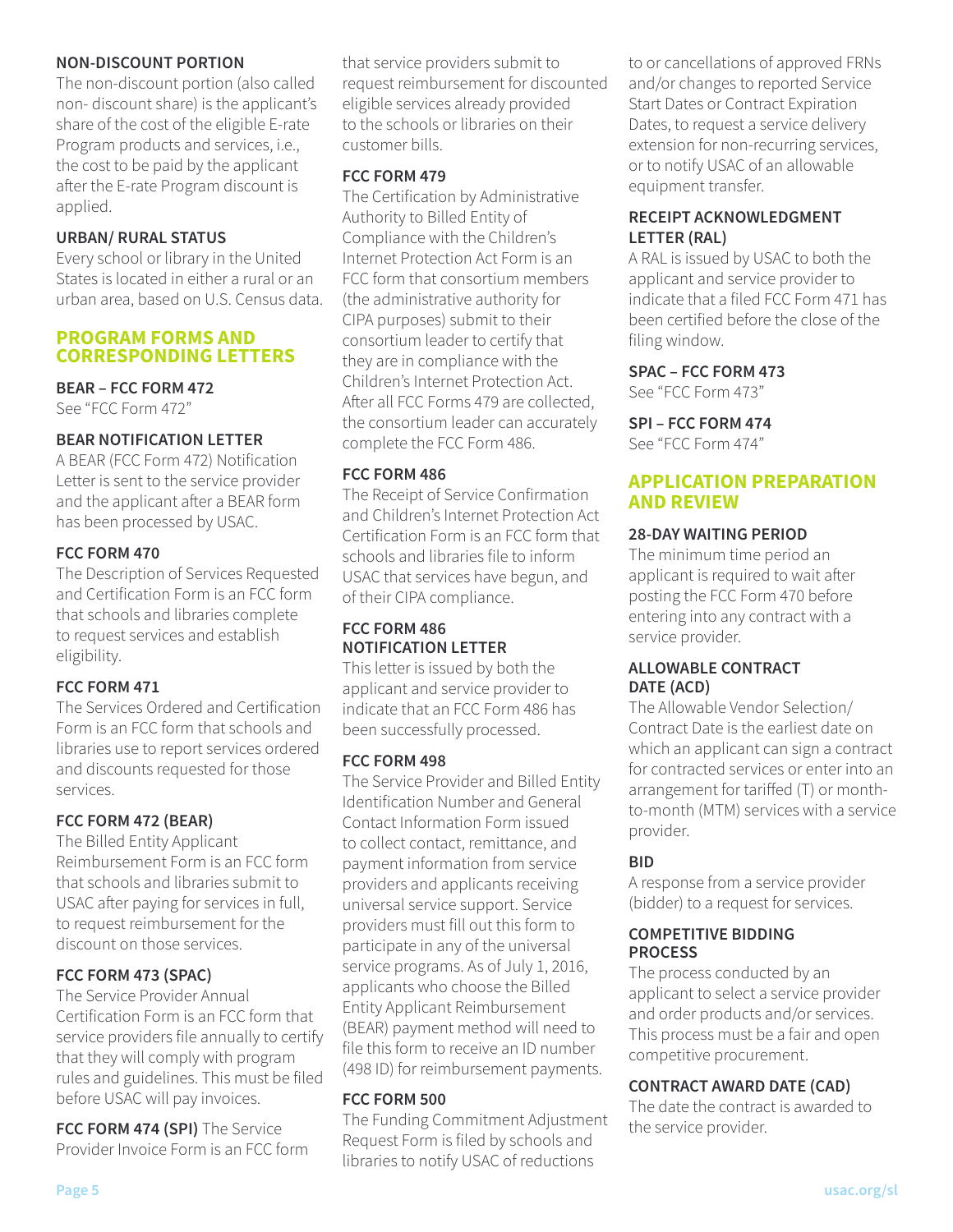### **CONTRACT EXPIRATION DATE (CED)**

The date the contract between the applicant and service provider ends.

#### **CORRECTIVE SPIN CHANGE**

A change to the SPIN featured on one or more FRNs that corrects a data entry error, reflects a merger or acquisition, or fixes some other type of error. It is not the result of a change to the actual service provider.

### **EVALUATION**

A mechanism for assessing and choosing a service provider from incoming bids. Note that the price of the eligible products and services must be included as a factor in the evaluation and that factor must be weighted more heavily than any other single factor.

#### **FCC FORM 471 FILING WINDOW**

The period generally between mid-January and mid-March (prior to the start of the funding year) when forms filed are treated as having been received on the same day and are considered for funding before any other forms filed afer the window closes.

#### **FUNDING COMMITMENT DECISION LETTER (FCDL)**

A letter that contains USAC's funding decisions on an applicant's funding requests.

## **LEGALLY BINDING AGREEMENT**

A written offer from a service provider and acceptance from the applicant that includes all the material terms and conditions and is legally binding.

## **MINI-BID**

An evaluation process used by applicants when a state files an FCC Form 470 and signs state master contracts with more than one service provider. The applicant must evaluate all eligible state master contracts and demonstrate why the service provider it chooses is the most cost-efective solution.

## **MINISTERIAL AND CLERICAL ERRORS**

Sometimes known as M&C errors,

these are errors applicants make on FCC Forms 470 or 471 that can be corrected afer the forms are certified.

#### **PRICING TRANSPARENCY**

Provides greater visibility into pricing and technology choices by applicants. Information and pricing regarding the specific services and equipment purchased by schools and libraries shall be publicly available on USAC's website.

#### **PROGRAM INTEGRITY ASSURANCE (PIA)**

The compliance review process of FCC Forms 471 that must be completed before funding commitments are made by USAC.

## **REQUEST FOR PROPOSAL (RFP)**

A form of solicitation for products or services that provides detailed information regarding those products or services and any additional details necessary for potential bidders to respond. Program applicants may issue RFPs in addition to filing the FCC Form 470.

## **SELECTIVE REVIEW**

A separate component of the Program Integrity Assurance (PIA) review process that follows up on certifications that applicants make on their FCC Forms 471 about the competitive bidding process and the necessary resources to make efective use of requested services.

## **SELECTIVE REVIEW INFORMATION REQUEST (SRIR)**

The request for information sent to applicants when they have been chosen for Selective Review.

#### **SERVICE END DATE**

The date that services will end for an FRN. USAC may adjust this date if a program violation is identified or a deadline is missed.

### **SERVICE START DATE**

The date that services will start for an FRN. USAC may adjust this date if a program violation is identified or a deadline is missed.

#### **STATE MASTER CONTRACT (SMC)**

A contract that is competitively bid and implemented by a state government which can be used by eligible entities within the state to procure products or services, or both.

## **STATE REPLACEMENT CONTRACT**

A state master contract, filed pursuant to a state-filed FCC Form 470, which can replace an existing state master contract that expires before the end of the upcoming funding year.

#### **WAVE**

This term is used for a group of funding commitment notifications that USAC issues to applicants and service providers on a given date. Waves are usually issued weekly.

### **POST-COMMITMENT AND PROGRAM VIOLATIONS**

#### **1ST DEMAND LETTER**

The initial letter sent by USAC to recover funds from applicants or service providers who have committed program rule violations.

#### **2ND DEMAND LETTER**

A follow-up letter to a 1st Demand Letter sent by USAC in an attempt to recover funds from applicants or service providers who have committed program rule violations.

## **APPEAL**

An appeal is a request to reconsider a USAC decision.

## **AUDIT**

A review of documentation and resources that verify the state of compliance with program rules.

## **BENEFICIARY AND CONTRIBUTOR AUDIT PROGRAM (BCAP)**

Run by USAC, and carried out by auditors trained in universal service and program audit requirements, these audits of beneficiaries and contributors serve to identify noncompliance with program rules and amounts of recoverable funds.